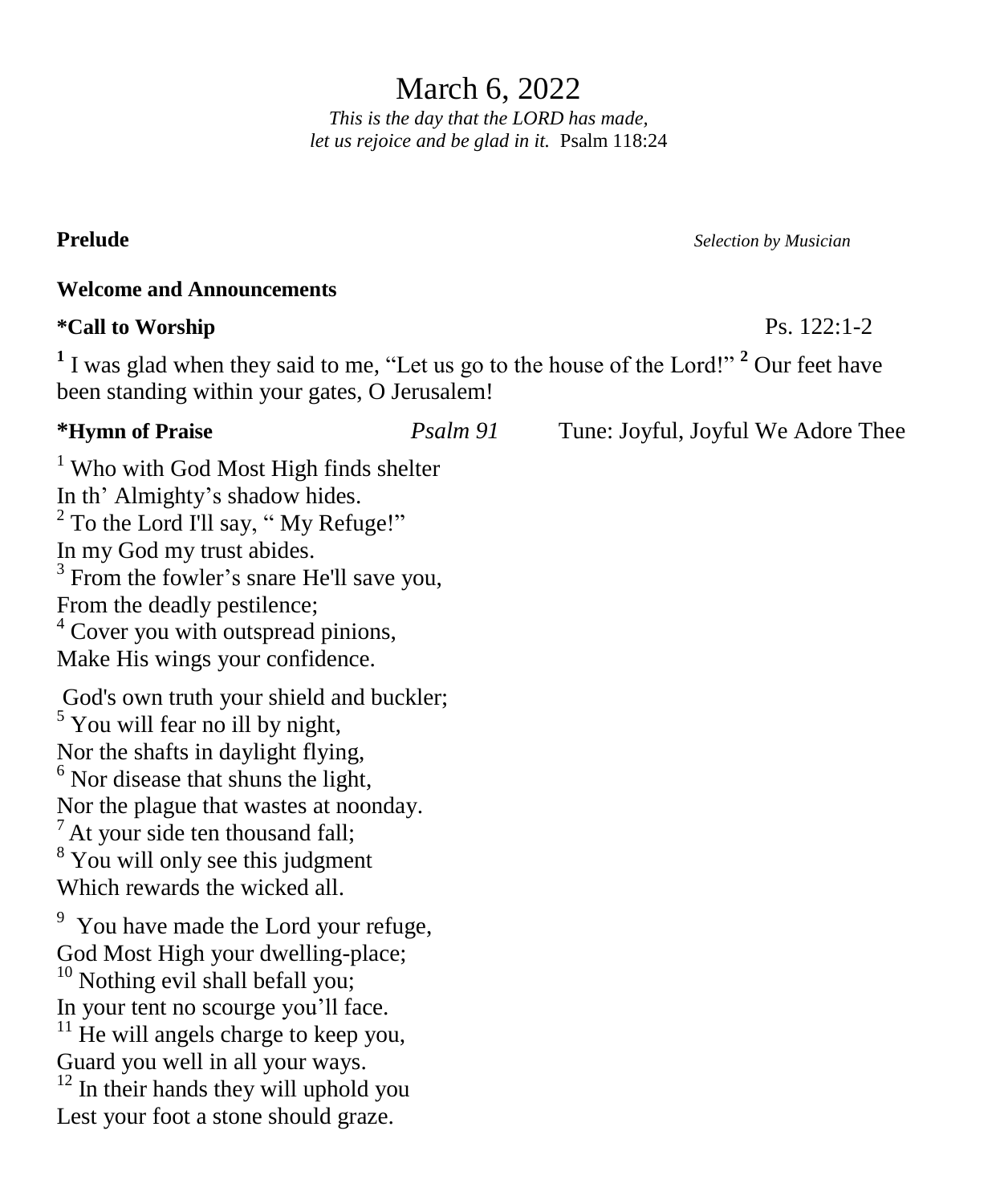$13$  You shall trample serpents, lions, Tread on all your deadly foes.  $14$  For his love to Me I'll save him, Keep him, for My name he knows;  $15$  When he calls Me I will answer, Save and honor him will I.  $16$  I will show him my salvation, with long life will satisfy.

### **\*Prayer of Invocation & Adoration**

**Reading of the Law** Deuteronomy 6:1-3 (Pew pg. 151/LP pg. 189)

#### **Prayer of Confession**

Lord God, eternal and almighty Father: We acknowledge before your holy majesty that we are poor sinners, conceived and born in guilt and in corruption, prone to do evil, unable of our own power to do good. Because of our sin, we endlessly violate your holy commandments. But, O Lord, with heartfelt sorrow we repent and turn away from all our offenses. We condemn ourselves and our evil ways, with true sorrow asking that your grace will relieve our distress. Have compassion on us, most gracious God, Father of mercies, for the sake of your son Jesus Christ our Lord. And in removing our guilt, also grant us daily increase of the grace of your Holy Spirit, and produce in us the fruits of holiness and of righteousness pleasing in your sight: Through Jesus Christ our Lord. Amen.

# **Assurance of Pardoning Grace** Ps. 122:6-9

**6** Pray for the peace of Jerusalem! "May they be secure who love you! **<sup>7</sup>** Peace be within your walls and security within your towers!" **<sup>8</sup>** For my brothers and companions' sake I will say, "Peace be within you!"<sup>9</sup> For the sake of the house of the Lord our God, I will seek your good.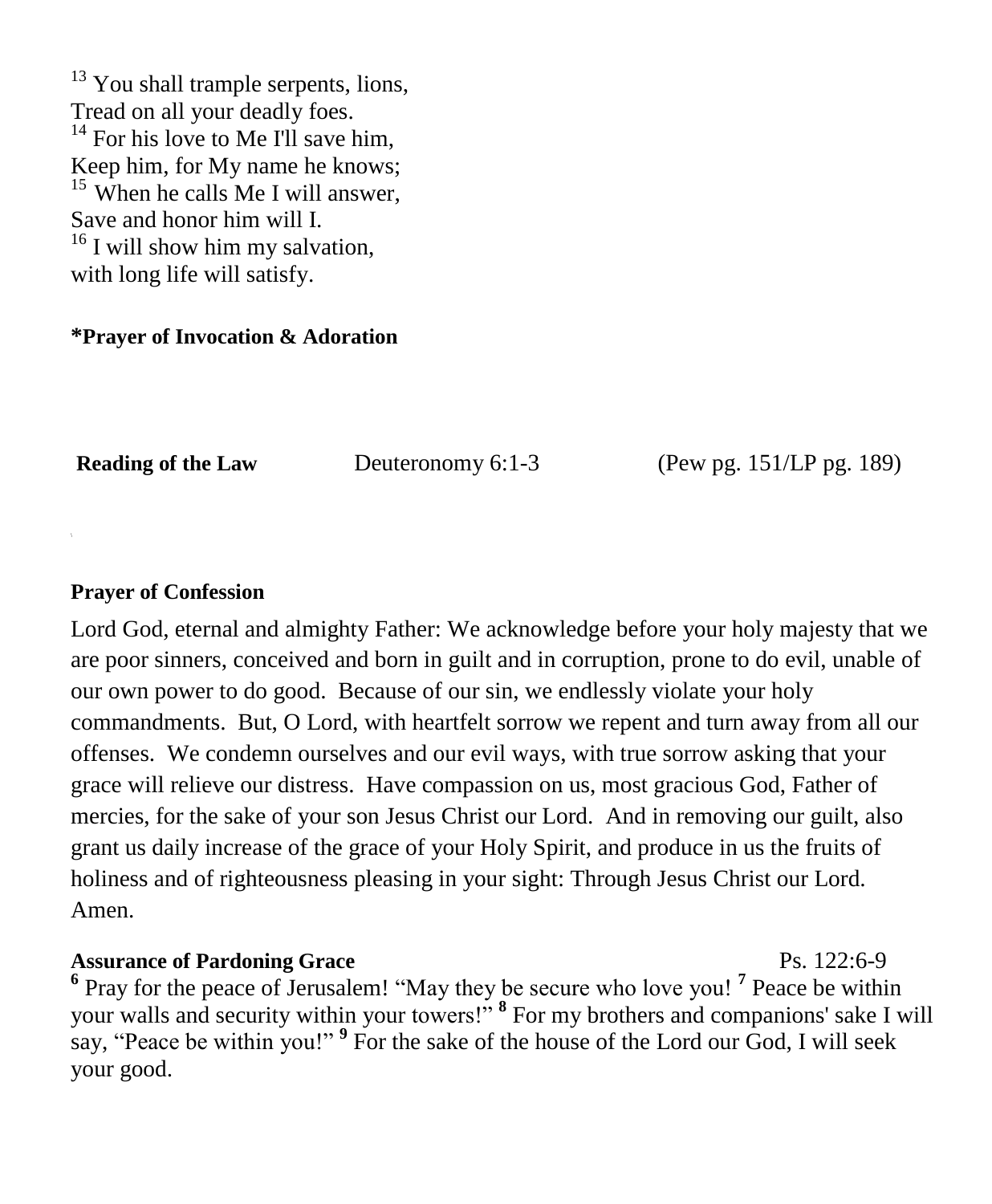# \***Hymn of Thanksgiving** *Take Time to Be Holy* No. 537

Take time to be holy, speak oft with thy Lord; Abide in Him always, and feed on His Word. Make friends of God's children, help those who are weak; Forgetting in nothing His blessing to seek.

Take time to be holy, the world rushes on; Spend much time in secret, with Jesus alone. By looking to Jesus, like Him thou shalt be; Thy friends in thy conduct His likeness shall see.

Take time to be holy, let Him be thy Guide; And run not before Him, whatever betide. In joy or in sorrow, still follow the Lord. And, looking to Jesus, still trust in His Word.

Take time to be holy, be calm in thy soul; Each thought and each motive beneath His control. Thus led by His Spirit to fountains of love; Thou soon shalt be fitted for service above**.** 

Hymns from *Trinity Hymnal* used by permission of Great Commission Publications.

**Scripture Reading**  $\left( \text{Pew pg. 913/LP pg. 1139} \right)$ 

### **Westminster Shorter Catechism #96-97**

(pp 876 in Trinity Hymnal, LP WSC available on back table by LP Bibles)

#### **Prayer of Intercession**

#### **Offering** *Selection by Musician*

### \***Doxology** No. 731

Praise God, from Whom all blessings flow; Praise Him, all creatures here below; Praise Him above, ye heav'nly host; Praise Father, Son, and Holy Ghost. Amen.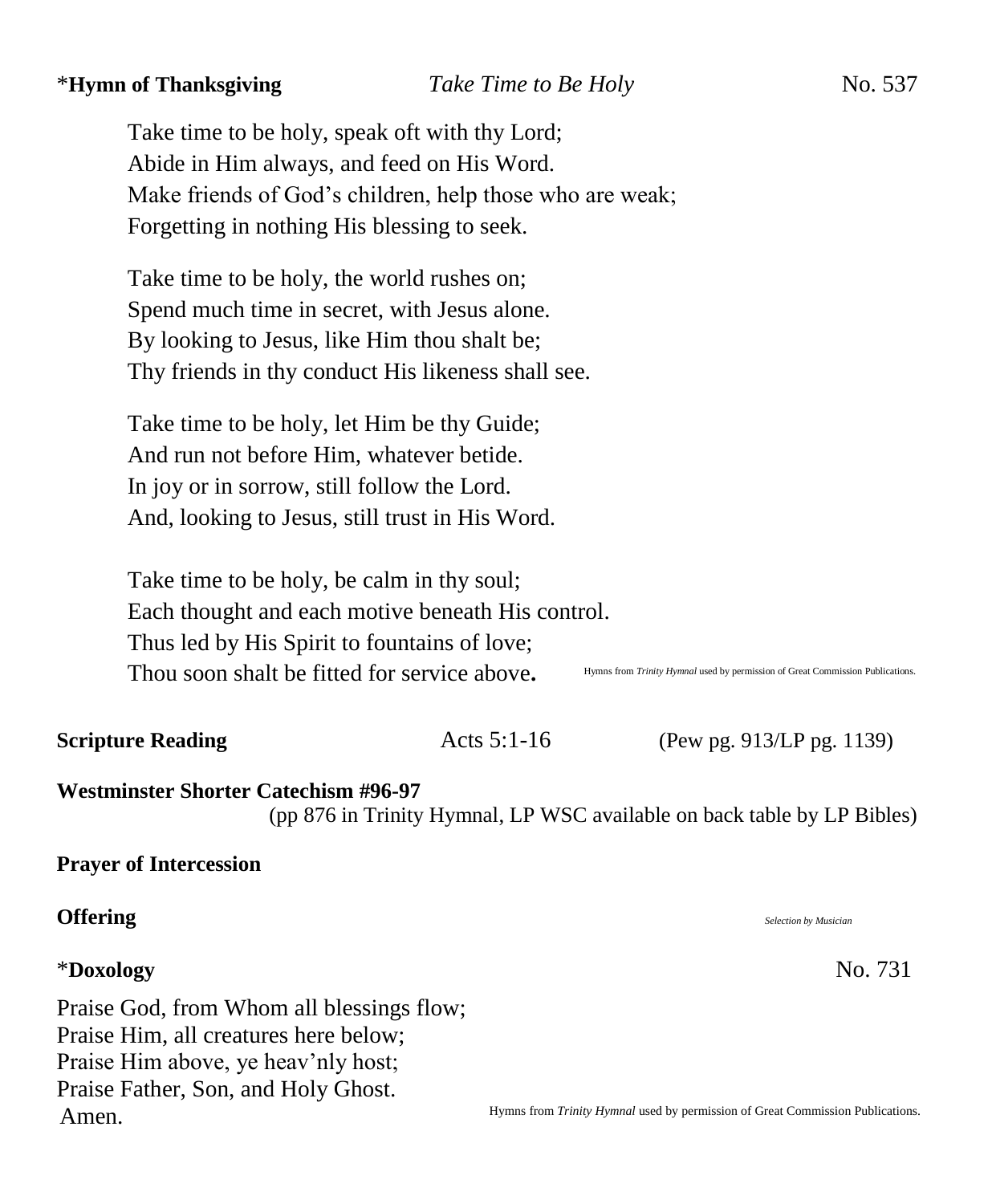

Words and Music: Keith Getty and Stuart Townend; @2005 Thankyou Music. All rights reserved. Reprinted with permission under CCLI #376630.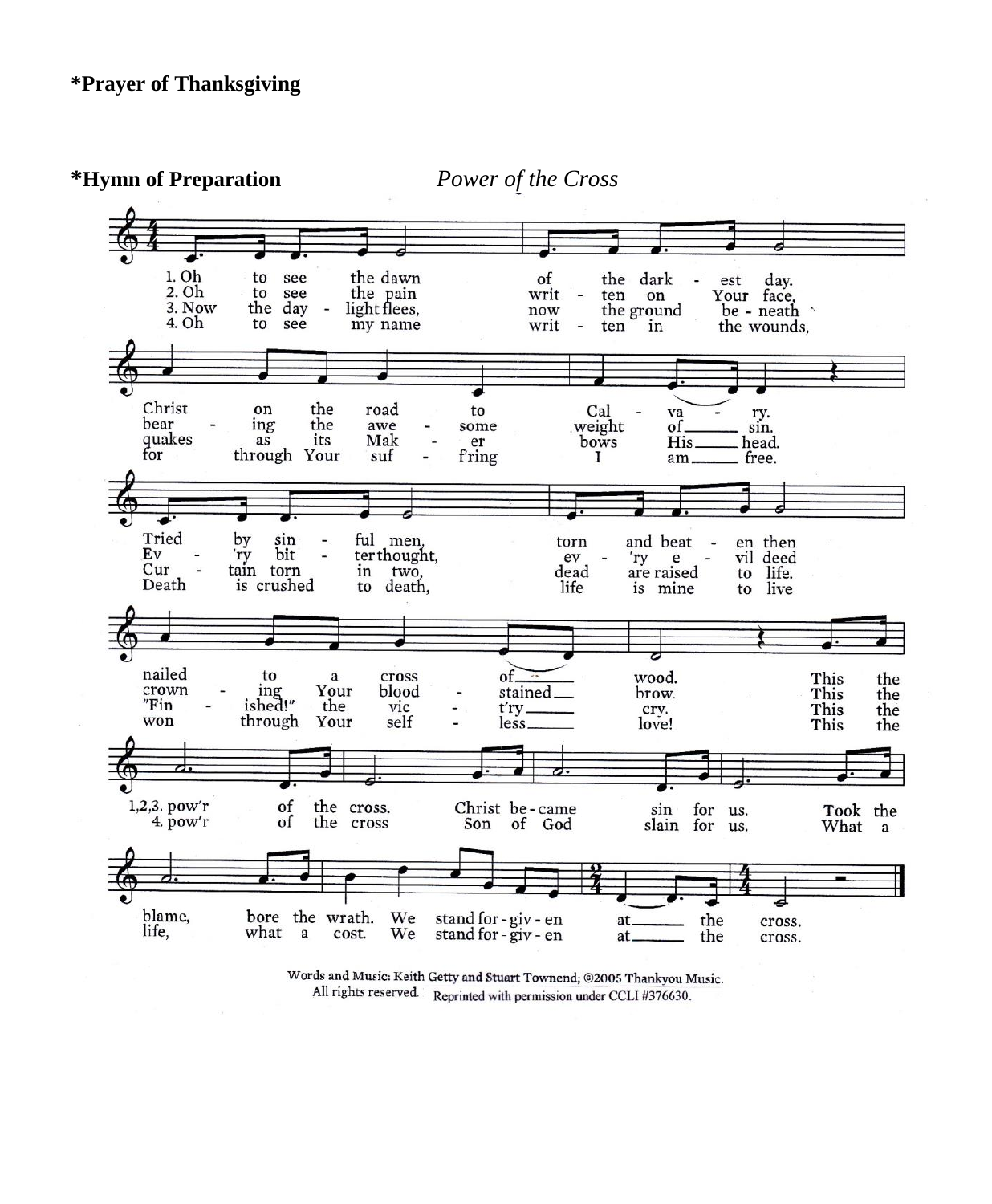1. The Peace

2. The Presence

3. The Power

Questions:

- 1) When was the last time you described a person as being peaceful, peace-loving, or bringing peace to a situation? What are some reasons why we don't think much in terms of peace? Should we do this more?
- 2) Is Jesus Christ present in all that you do? How so? Could he be more present in your daily thoughts, words, and actions? How can you improve on this?
- 3) Why does Jesus eat fish in his disciples presence? What does this tell us about the New Heavens and New Earth?
- 4) What sort of power does Jesus promise in Luke 24:49? What are you doing with this power? Are there more things you can be doing? Are there more things that our church can be doing?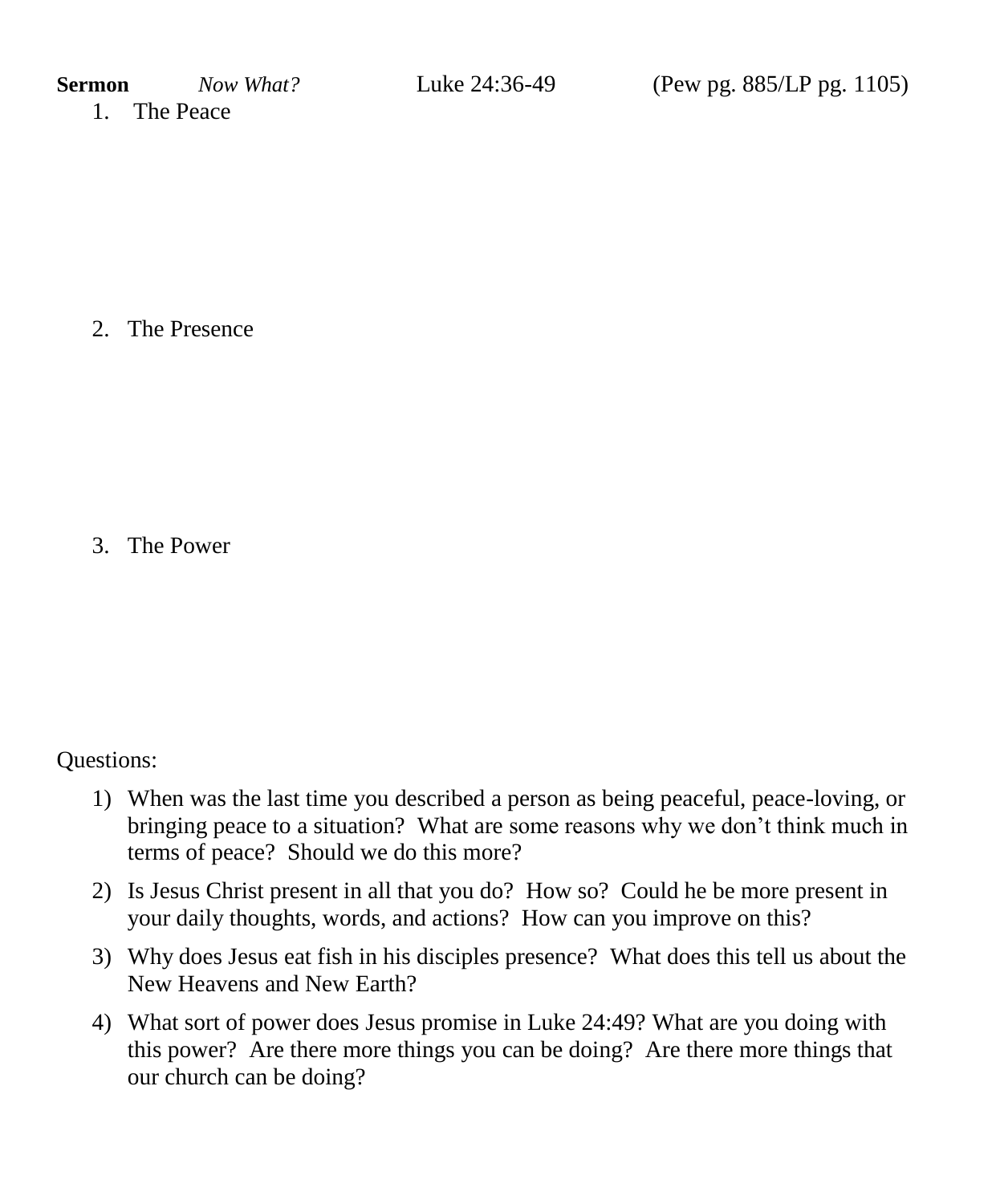# **The Lord's Supper**

(wine in the wine-colored cups and grape juice in the clear cups)

*Sursum Corda* Leader: Lift up your hearts! **People: We lift them up to the Lord!**  Music: Selections from the Hymnal

Hymns from *Trinity Hymnal* used by permission of Great Commission Publications.

**\*Hymn of Response** *He Leadeth Me: O Blessed Thought!*No. 600

He leadeth me: O blessed thought! O words with heav'nly comfort fraught! Whate'er I do, where'er I be, still 'tis God's hand that leadeth me.

# **REFRAIN: He leadeth me, He leadeth me; by His own hand He leadeth me: His faithful foll'wer I would be, for by His hand He leadeth me.**

Sometimes 'mid scenes of deepest gloom, sometimes where Eden's bowers bloom, by waters calm o'er troubled sea, still 'tis His hand that leadeth me. **REFRAIN**

Lord, I would clasp Thy hand in mine, nor ever murmur nor repine; content, whatever lot I see, since 'tis my God that leadeth me. **REFRAIN**

And when my task on earth is done, when, by Thy grace, the vict'ry's won, e'en death's cold wave I will not flee, since God through Jordan leadeth me. **REFRAIN**  Hymns from *Trinity Hymnal* used by permission of Great Commission Publications.

# **\*Benediction**

### **\*Gloria Patri** No. 735

Glory be to the Father, and to the Son, and to the Holy Ghost; as it was in the beginning, is now, and ever shall be, world without end. Amen, amen.

**\* Congregation:** Please stand as able.

**Piano** Paige Mecyssine **Intercessory Prayer** Yon Lindborg

Hymns from *Trinity Hymnal* used by permission of Great Commission Publications. **Postlude** *Selection by Musician* Selection by Musician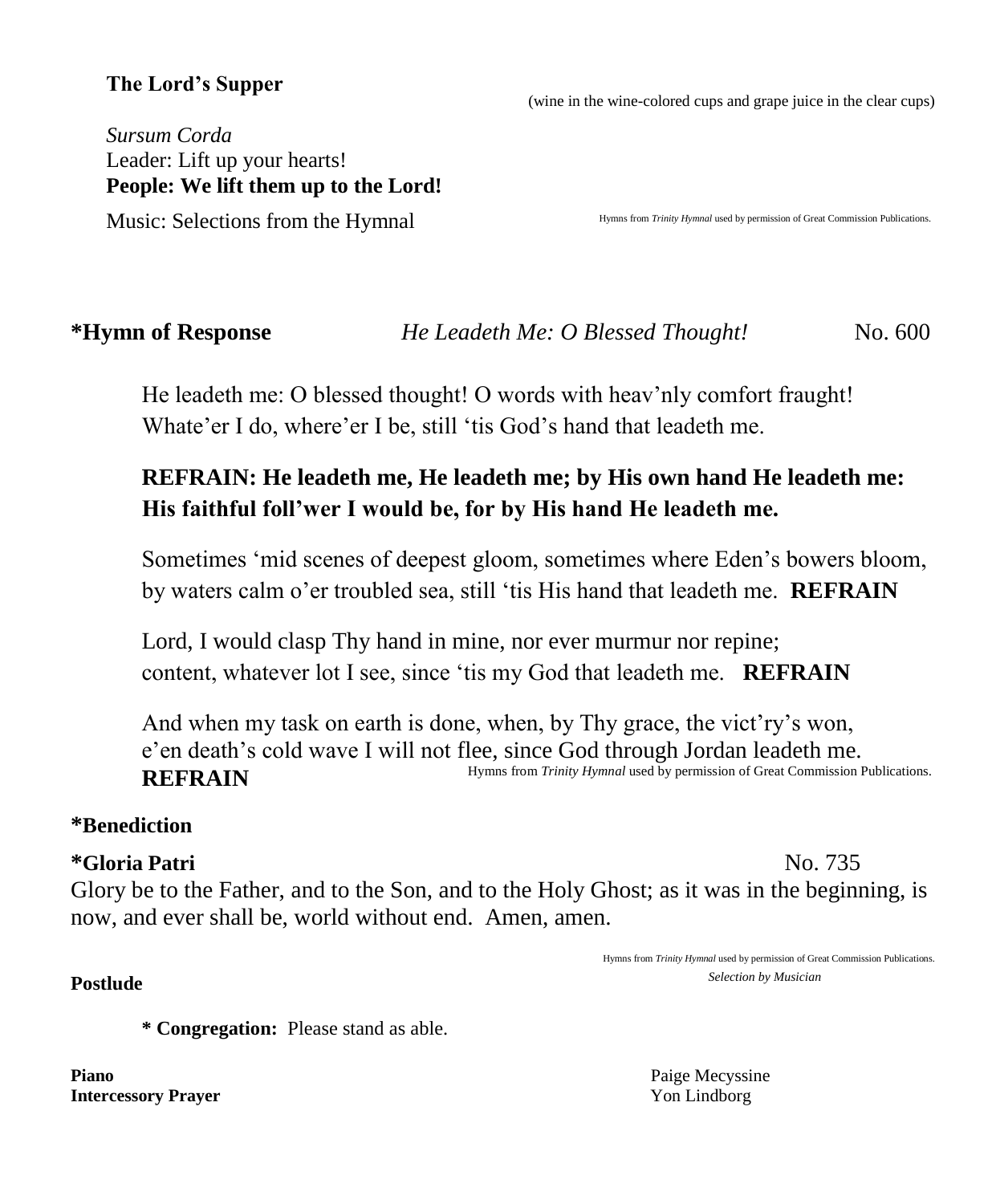# **Weekly Calendar**

| 10:30 AM<br><b>Worship Service - LORD's Supper</b><br>11:45 AM<br><b>Directory Photos (last chance)</b><br>$1:00$ PM<br><b>Senior Care Group</b><br>$9:30 \text{ AM}$<br><b>Women's Morning Bible Study (Hebrews 11:1-22)</b><br>Women's Evening Bible Study (Hebrews 10)<br>$6:00$ PM<br>$6:30$ PM<br><b>Men's Bible Study</b> (Hebrews $11:23 - 12:3$ )<br>$9:20$ AM<br><b>Sunday School</b><br><b>Worship Service</b><br>$10:30$ AM<br><b>Women's Morning Bible Study (Hebrews 11:23-12:3)</b><br>9:30 AM<br><b>Women's Evening Bible Study</b> (Hebrews 11)<br>$6:00$ PM<br>$9:20$ AM<br><b>Sunday School</b><br><b>Worship Service</b><br>$10:30$ AM<br>5:30 PM<br><b>Informational Meeting (Presbytery Update)</b> | <b>SUN 3/06</b>  | $9:20$ AM | <b>Sunday School</b> |
|--------------------------------------------------------------------------------------------------------------------------------------------------------------------------------------------------------------------------------------------------------------------------------------------------------------------------------------------------------------------------------------------------------------------------------------------------------------------------------------------------------------------------------------------------------------------------------------------------------------------------------------------------------------------------------------------------------------------------|------------------|-----------|----------------------|
|                                                                                                                                                                                                                                                                                                                                                                                                                                                                                                                                                                                                                                                                                                                          |                  |           |                      |
|                                                                                                                                                                                                                                                                                                                                                                                                                                                                                                                                                                                                                                                                                                                          |                  |           |                      |
|                                                                                                                                                                                                                                                                                                                                                                                                                                                                                                                                                                                                                                                                                                                          | <b>TUES 3/08</b> |           |                      |
|                                                                                                                                                                                                                                                                                                                                                                                                                                                                                                                                                                                                                                                                                                                          | <b>WED 3/09</b>  |           |                      |
|                                                                                                                                                                                                                                                                                                                                                                                                                                                                                                                                                                                                                                                                                                                          |                  |           |                      |
|                                                                                                                                                                                                                                                                                                                                                                                                                                                                                                                                                                                                                                                                                                                          | <b>THUR 3/10</b> |           |                      |
|                                                                                                                                                                                                                                                                                                                                                                                                                                                                                                                                                                                                                                                                                                                          | <b>SUN 3/13</b>  |           |                      |
|                                                                                                                                                                                                                                                                                                                                                                                                                                                                                                                                                                                                                                                                                                                          |                  |           |                      |
|                                                                                                                                                                                                                                                                                                                                                                                                                                                                                                                                                                                                                                                                                                                          | <b>WED 3/16</b>  |           |                      |
|                                                                                                                                                                                                                                                                                                                                                                                                                                                                                                                                                                                                                                                                                                                          |                  |           |                      |
|                                                                                                                                                                                                                                                                                                                                                                                                                                                                                                                                                                                                                                                                                                                          | <b>SUN 3/20</b>  |           |                      |
|                                                                                                                                                                                                                                                                                                                                                                                                                                                                                                                                                                                                                                                                                                                          |                  |           |                      |
|                                                                                                                                                                                                                                                                                                                                                                                                                                                                                                                                                                                                                                                                                                                          |                  |           |                      |

|                     | DEI VIIIG UIT LUI U |                  |              |                  |            |  |
|---------------------|---------------------|------------------|--------------|------------------|------------|--|
|                     | 3/6                 | 3/13             | 3/20         | 3/27             | 4/3        |  |
| AM                  | Felicia             | Jenni            | Deanna       | Lucy             | Lorrie     |  |
| <b>Nursery</b>      | Armstrong           | Gretzinger       | Curtis       | Hrivnak          | Martin     |  |
| <b>Greeters</b>     | Arlene              | Lucy             | Martha       | Dar              | Lash       |  |
|                     | Lanenga             | Hrivnak          | Gasche       | Stam             | Family     |  |
| Treats/             | Kelli               | Sign up $\omega$ | Tummond      | Sign up $\omega$ | Sign up @  |  |
| <b>Clean Up</b>     | Stagl               | Desk             | Family       | Desk             | Desk       |  |
| <b>Audio</b>        | <b>Ben</b>          | Joel             | Josh         | Grayden          | Jim Martin |  |
|                     | Armstrong           | Tummond          | Alderson     | Lash             |            |  |
| <b>Elder</b> of the | Yon                 | Andrew           | <b>Bruce</b> | Yon              | Andrew     |  |
| Week                | Lindborg            | Gretzinger       | Hrivnak      | Lindborg         | Gretzinger |  |
| Deacon of           | Jason               | Jim              | Jason        | Jim              | Jason      |  |
| the Week            | Lash                | Martin           | Lash         | Martin           | Lash       |  |
| Communion           | Yon                 | N/A              | N/A          | N/A              | Bruce      |  |
| Prep                | Lindborg            |                  |              |                  | Hrivnak    |  |

Γ

**Serving the Lord**